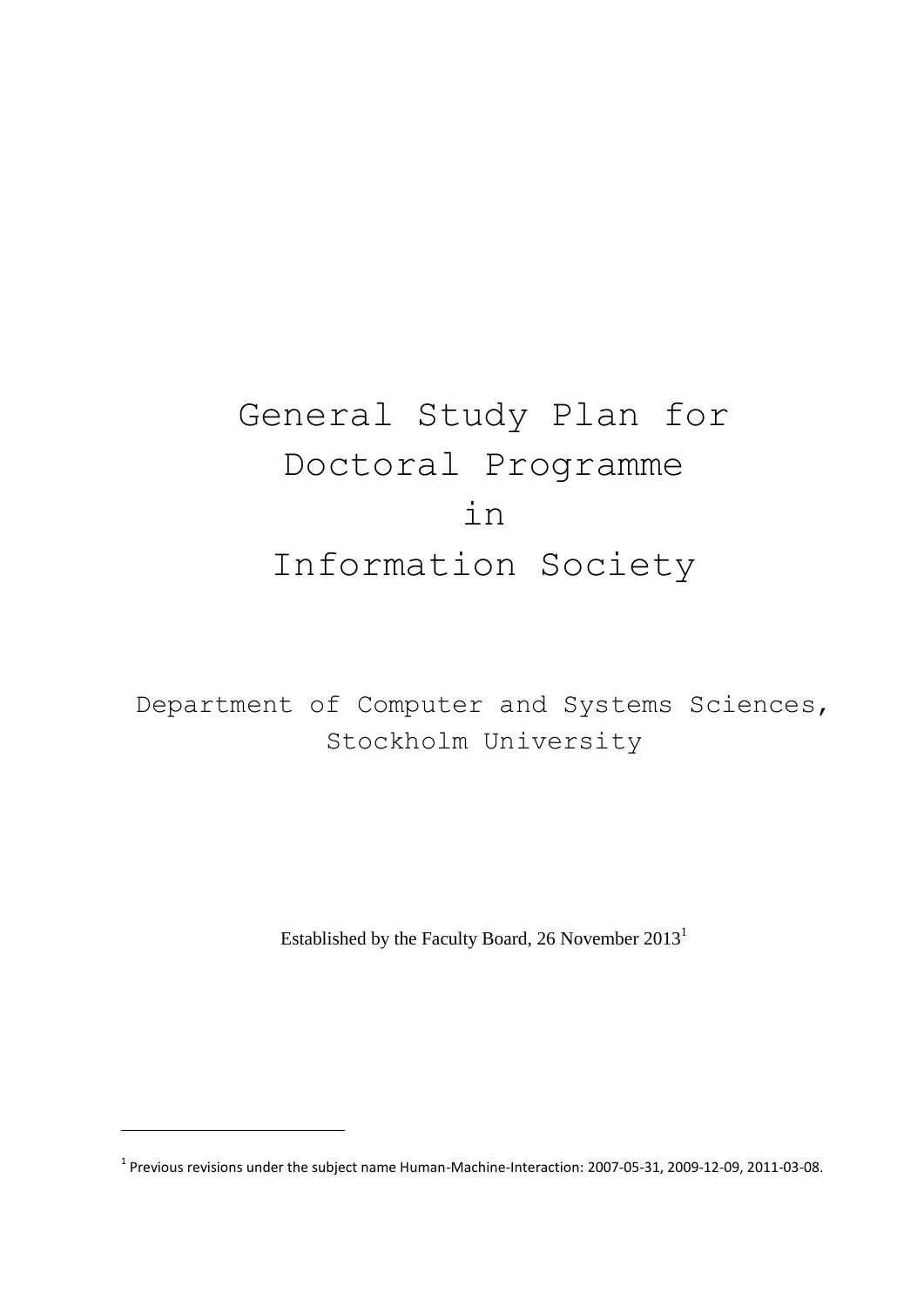## **1 Subject description**

*Information Society* comprises theory building in computer and systems sciences, as well as practical and theoretical domain applications which are dependent on modern information and communication technology (ICT). *Information Society* as a scientific field focuses on creation, distribution, usage, integration and manipulation of information, as well as production of knowledge and cultural artefacts. The subject area develops various fields such as democracy, didactics and pedagogy, health care, psychology and game development, thereby spanning over a large area where the unifying factor is a strong dependence on ICT-based solutions. At the Department, the subject is represented primarily by research in models for e-democracy, medical records systems, ICT pedagogical systems and online treatment for stress. These kinds of areas of application require research into how the design of, and functions in, ICT solutions can be developed within their respective fields.

### **2 The goals of the programme**

For a doctorate, the doctoral student must show

### *Knowledge and understanding*

- demonstrate broad knowledge within Information Society and a systematic understanding of the research area, as well as in-depth and up-to-date specialist knowledge within a defined section of the research area; and

- demonstrate adequate familiarity with the scientific methods in general and with the specific methods of the research area in particular.

### *Proficiency and ability*

- demonstrate ability for scientific analysis and synthesis, as well as for independent critical review and assessment of new and complex phenomena, issues and situations,

- demonstrate ability to critically, independently, creatively and with scientific accuracy identify and formulate research questions; to plan and, with suitable methods, conduct research and other advanced tasks within given time frames, and to review and evaluate such work;

- demonstrate, with a thesis, ability to contribute significantly through own research to the development of knowledge;

- demonstrate ability, in both national and international contexts, to authoritatively present and discuss, orally and in writing, research and research results in dialogue with the scientific community and society in general;

- demonstrate ability to identify needs for further knowledge; and

- demonstrate qualifications to contribute to the development of the society and to support the learning of others, both within research and education as well as in other advanced professional contexts.

#### *Evaluation ability and approaches*

- demonstrate intellectual independence and scientific probity, as well as ability to make research ethical assessments; and

- demonstrate in-depth insight of the possibilities and limitations of science, its role in the society, and of the responsibility of people for how it is used.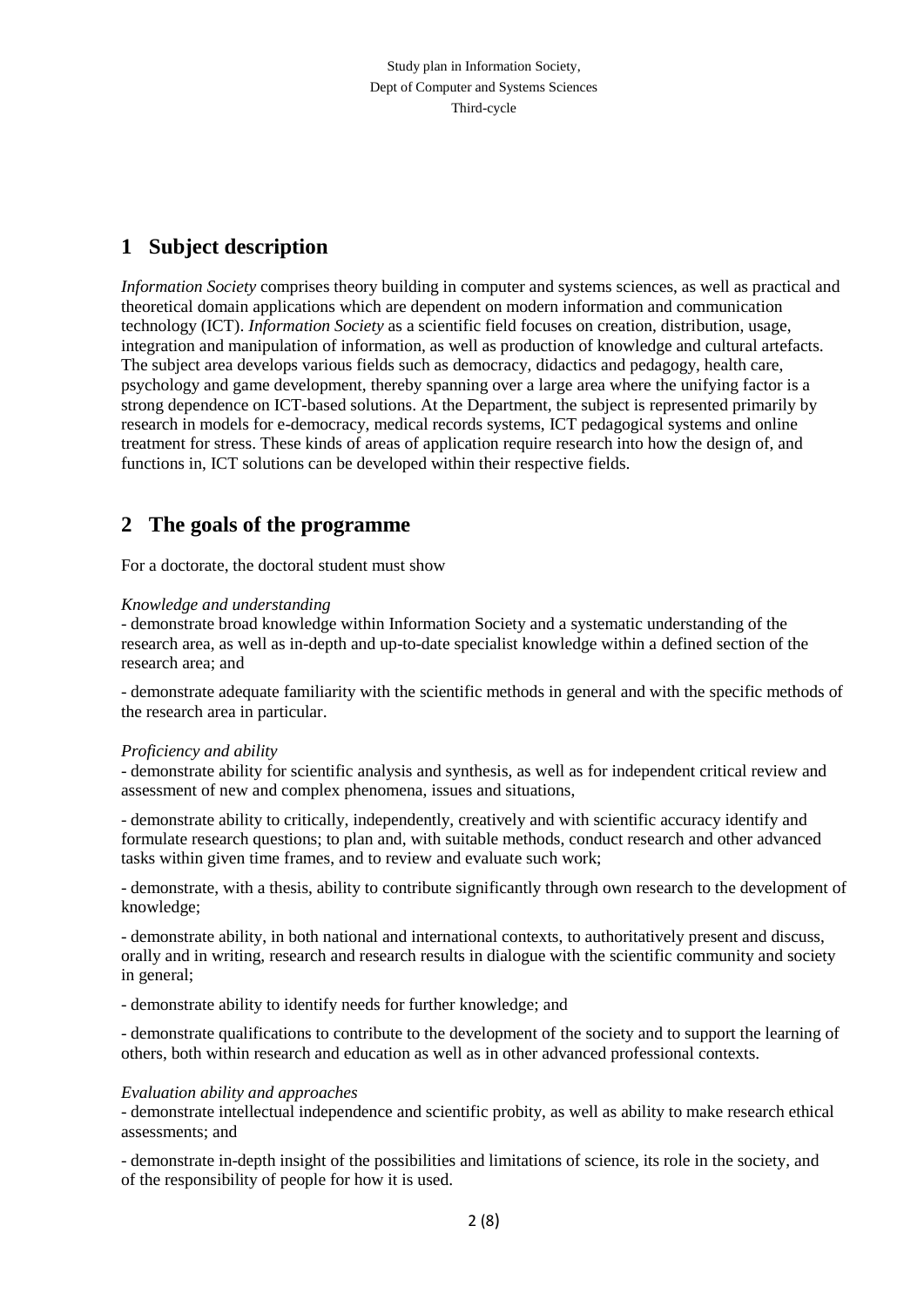#### Study plan in Information Society, Dept of Computer and Systems Sciences Third-cycle

For a licentiate, the doctoral student must show

#### *Knowledge and understanding*

- demonstrate knowledge and understanding within the field of research, comprised of current specialist knowledge within a limited part of this, and in-depth knowledge of scientific method.

#### *Proficiency and ability*

- demonstrate an ability to critically, independently, creatively, and with scientific accuracy identify and formulate questions, to plan and using adequate methods conduct limited research work and other qualified tasks within given time-frames, thereby contributing to the development of knowledge, and to evaluate this work;

- demonstrate an ability in both national and international contexts to present and discuss, orally and in writing, research and research results in dialogue with the scientific community and society in general; and

- demonstrate the skills required to independently participate in research and development work and to work independently in other qualified activities.

#### *Evaluation ability and approaches*

- demonstrate an ability to make research ethics assessments in own research;

- demonstrate insight into the possibilities and limitations of the science, its role in society, and the responsibility of people for how it is used; and

- demonstrate an ability to identify needs for further knowledge and to take responsibility for own knowledge development.

### **3 Entry requirements**

### **3.1 General entry requirements**

A person who has fulfilled the general entry requirements for third-cycle courses and programmes is one who:

- has received an advanced degree;

- has completed course requirements of at least 240 credits, of which at least 60 credits at an advanced level;

or

- in some way, either within or outside the country, has acquired the equivalent knowledge on the whole.

The Department Board can, for individual applicants, permit exceptions from the general entry requirements if there are particular reasons in accordance with HEO 7:39.

#### *Transitional rules*

A person who, prior to July 1, 2007, has fulfilled the general entry requirements for admission to postgraduate education will thereafter be regarded as having qualified for admission to third-level courses and programmes, although only until the end of June 2015.

### **3.2 Specific entry requirements**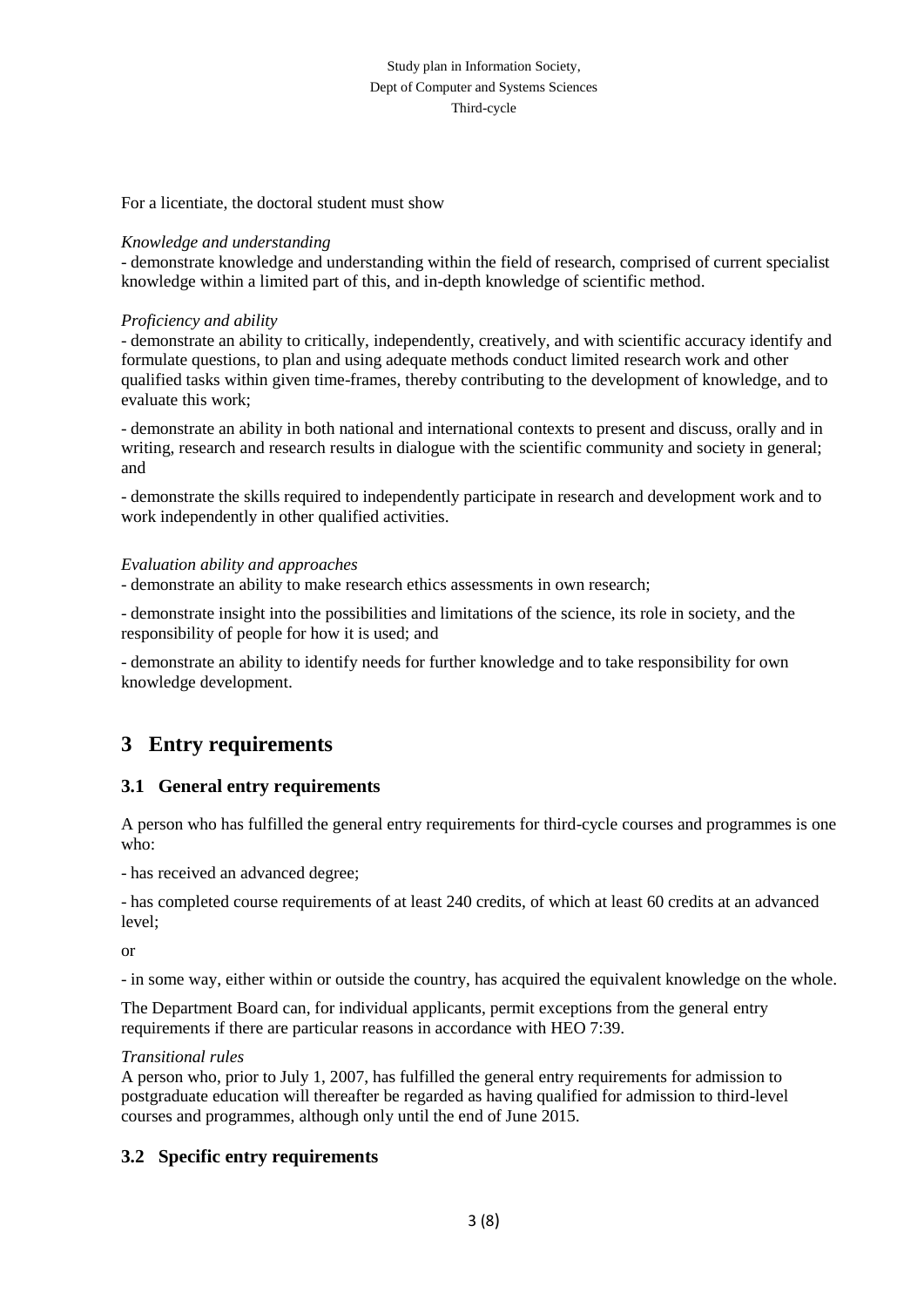A person who has fulfilled the specific entry requirements to third-cycle courses and programmes is one who has at least 90 credits in computer and systems sciences, the humanities, behavioural sciences, pedagogy, health care, psychology, communications sciences, or other subject relevant to the programme, of which at least 15 credits must be independent work or the equivalent.

The programme is conducted primarily in English; doctoral students must master the language both orally and in writing to be able to profit from the programme and the course literature.

### **4 Admission**

A special web based form is used for application for admission to doctoral studies. The director of graduate studies is in charge of the admission process. The decision on admission is made by the Department Head in cases where the funding for the doctoral studies is through a doctoral position or student grant; decisions in all other admission cases are made by the Faculty of Social Sciences. Notifications usually take place twice a year, with application deadlines of April 30 and October 15, in accordance with the decision of the Department Board.

Current positions for doctoral programmes and courses are announced in connection with the notification on the department's website, and in the media, which are determined in a particular order.

Applications must contain documents that confirm the applicant's qualifications. The admissions procedures are described in more detail in connection with the notification.

Prior to the decision on admission, the department must see to it that a plan for funding is established. The funding plan should also be indicated in, or attached to, the individual study plan.

# **5 Selection**

The selection criteria in assessing the applicants are:

- independence in analysis and arrangement in prior work;
- problem formulation and stringency in prior work and research plans;
- previously demonstrated ability to keep to given time frames;
- methodological and scientific maturity;
- the ability to communicate and to collaborate; and
- subject-specific knowledge relevant to the programme.

### **6 The content and structure of the programme**

### **6.1 The structure of the programme**

At the beginning of every academic year, the department puts out a summary of the planned programme. The programme is given in the form of lectures, exercises, seminars and tutorials, balanced in a reasonable manner with regards to available resources, the number of doctoral students, the character of the courses, the wishes of the supervisors, and so on. The programmes intend to promote the opportunities for the doctoral students to independently assimilate the literature. As a link in the programme, the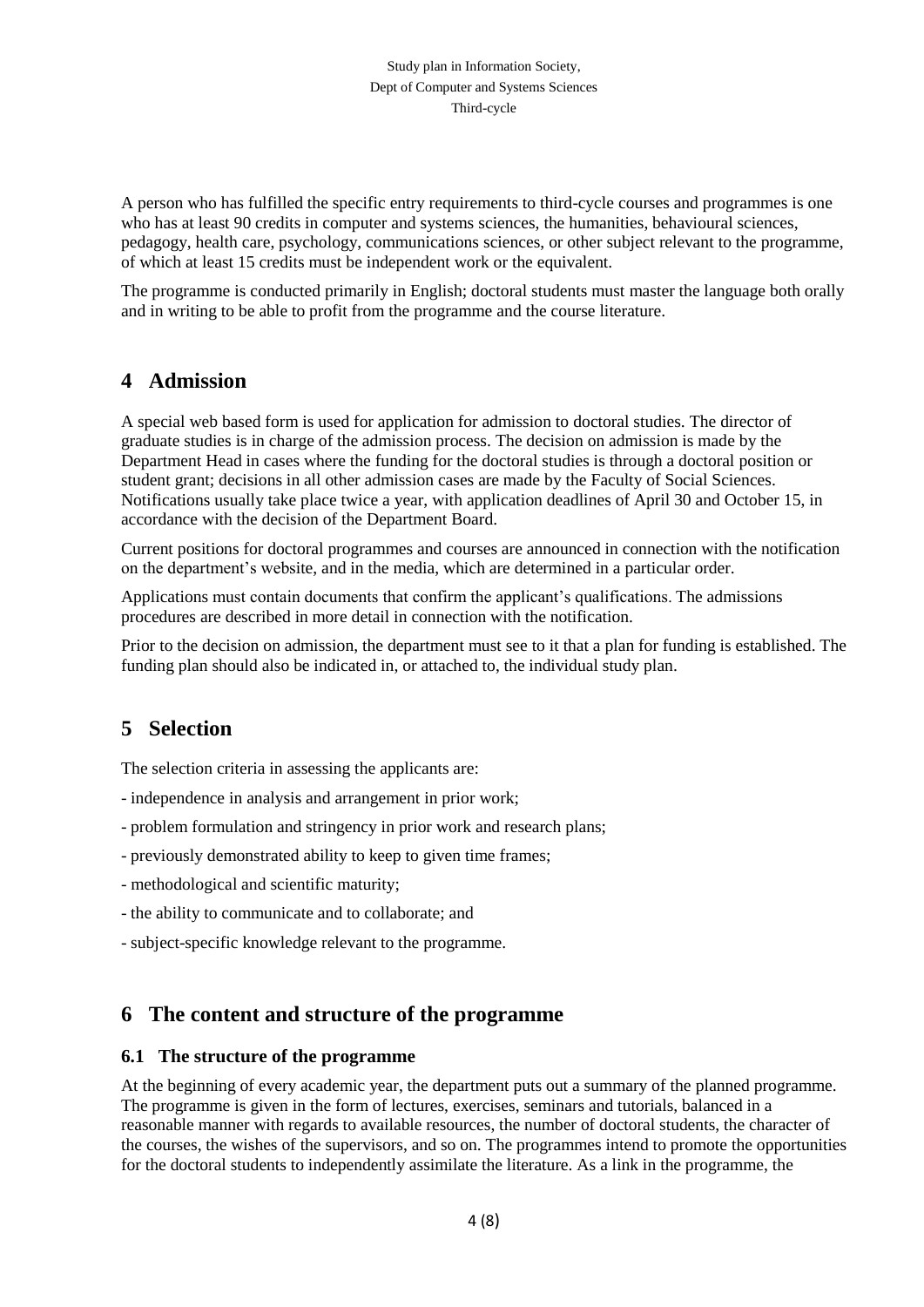doctoral students must regularly participate in seminars throughout the entire duration of their studies. For a more detailed description of the course component of the programme, see Section 7.

### **6.2 Supervision, and study and career orientation**

Doctoral students have the right to supervision during the time that can be considered necessary for the prescribed programme of 120 and 240 credits, respectively.

Two supervisors are appointed for every doctoral student accepted, one of which will be appointed principal supervisor. Supervisors may be changed upon written request of the supervisor or the doctoral student. One of the supervisors must be employed where the doctoral student has been enrolled. If the principal supervisor is not employed in the department, one of the other supervisors must be it. All supervisors must possess a doctorate, and the principal supervisor must posses the qualifications for a docent and have undergone training in supervising doctoral students. The supervisors must provide the doctoral students with advice and directions on how courses should be chosen and on how their thesis work should be directed, planned, and carried out. The doctoral students must keep their supervisors informed of the progress of their work through regular contact, and consult with them about the further structure.

The department must see to it that the doctoral students have been given study and career guidance during their time as doctoral students. The principal supervisor, and when necessary the unit representative (for doctoral students employed at the department), are responsible for orienting the doctoral students about job opportunities after their degree.

### **6.3 Individual study plan**

In connection to admission, though at the latest three months after this, the doctoral students must draw up an individual study plan of the courses and elements that will be included in the programme, together with their supervisors on an established form. The funding plan established must be indicated in the individual study plan or attached to it. The individual study plans must be followed up and revised by the supervisors at least once per year. The principal supervisor is responsible for the individual study plans having an appropriate structure and being followed up properly. The individual study plan must be signed by the doctoral student, the supervisors, and the Department representative.

### **7 Courses and credit transfer**

The programme contains a course component of 90 credits for a doctorate and 60 credits for a licentiate. In the course component, 60 advanced-level credits may be transferred, provided that the courses do not constitute qualifying courses.

The thesis component of the doctorate contains 150 credits, and 60 credits for the licentiate. The independent advanced-level work(s) can be integrated into the thesis work, with the supervisor's permission. Similarly, the licentiate thesis can be included, wholly or in part, as a part of the thesis for the doctorate, with the supervisor's permission.

The course component for the doctorate includes these mandatory courses:

- scientific theory, 7.5 credits

- quantitative and qualitative research methods, 7.5 credits

- scientific communications and research methodology, 7.5 credits

The course component for the licentiate must include two of these mandatory courses.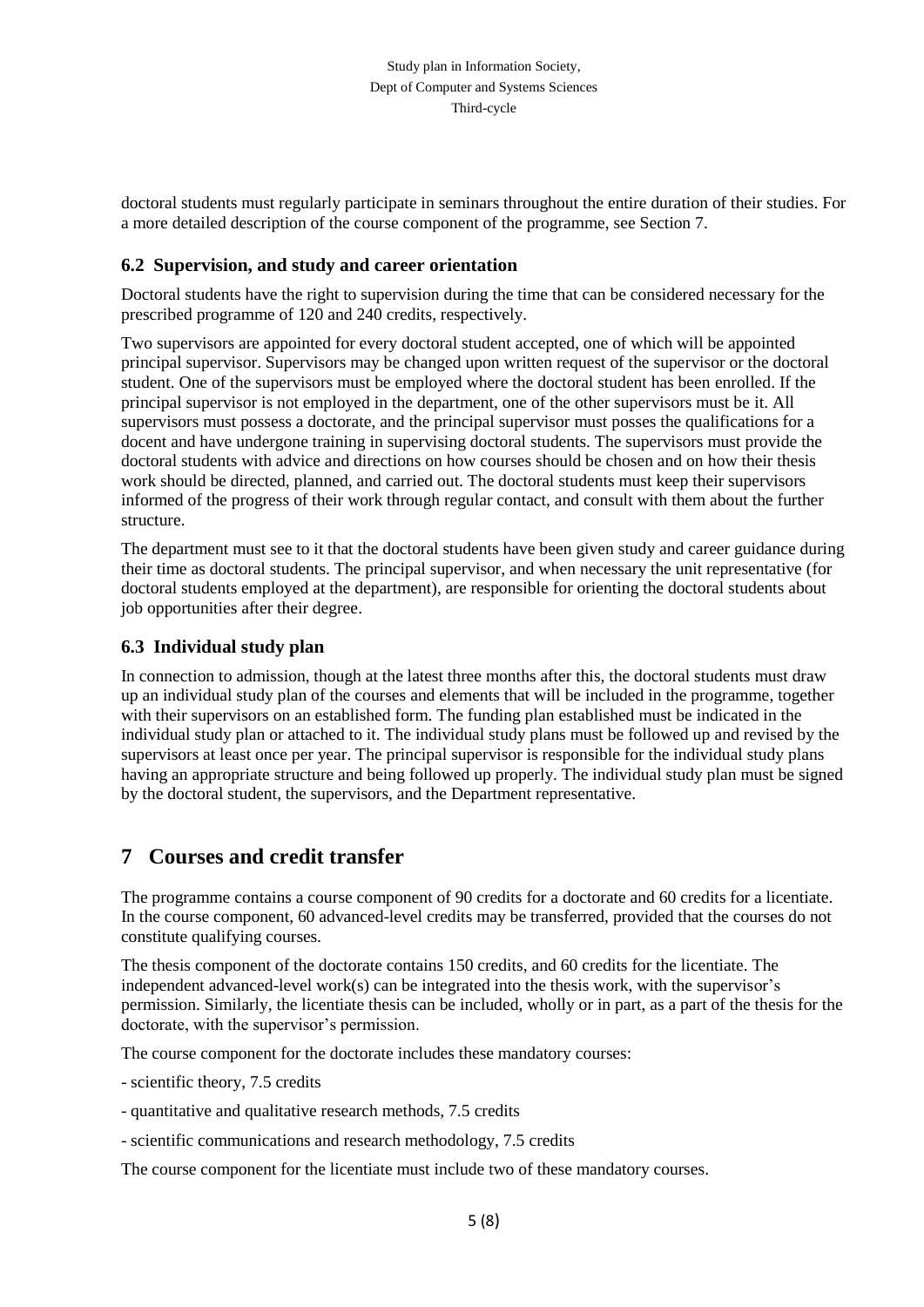The mandatory course component should be situated early on in the programme, but the supervisor evaluates when in the programme would be most suitable for the individual doctoral student. Potential entry requirements affect the order in which the courses can be taken.

45 credits for the doctorate, and 30 credits for the licentiate, should be comprised of courses that have obvious relevance for the field of information society.

Elective courses, and the total credits that can be transferred for this, is established by the principal supervisor after consultation with the other supervisor and the doctoral student. The elective course component should ensure the interdisciplinary competence of the doctoral student in the field. For doctoral students with backgrounds other than computer and systems science, a supplementary course is mandatory for both the doctorate and the licentiate:

- supplementary course in Computer and Systems Sciences, 15 credits

Supplementary qualifications during the programme may be of importance for doctoral students with a background in computer and systems sciences as well. The Director of graduate studies will assess this need in connection with admission, and notifies the principal supervisor and the doctoral student about supplementary qualifications of importance. The requirement for supplementary qualification can never exceed 15 credits.

The licentiate and the doctorate require that assigned supplementary qualifications be carried out completely and the credits transferred to the programme.

Supplementary courses are normally first-cycle. Only half of the credit total for these courses can be transferred.

Cases where there is no English-language supplementary course and the doctoral student has not mastered Swedish will be handled by the Director of graduate studies in a particular order.

Individual tests are held in connection with each course. These can be both written and oral. The results are evaluated with the mark "pass" and "fail", respectively. The course component of the programme must be finished before the thesis can be defended. The equivalent also applies to the licentiate seminar.

### **8 Thesis and defence**

### **8.1 Thesis**

The doctoral thesis is based on independent research work, equivalent to 150 credits, and must document the doctoral student's ability to handle a scientific problem through developing or applying the relevant methodology.

The thesis work is the most important element in the programme, and is comprised of independent work within the field of Information Society; it connects to ongoing research activities at the Department. The subject of the thesis is established in consultation with the principal supervisor.

The quality of the thesis should be comparable to that of articles in good scientific periodicals. The thesis should be designed either as an amalgamation of scientific articles (compilation thesis) with an integrated summary of the included articles, or as a uniform, coherent work (monograph thesis). Even monograph theses should contain references to their authors' scientific articles. Works where the doctoral student is a co-author can also be included in the thesis. It should clearly be indicated which part of the work is the doctoral student's.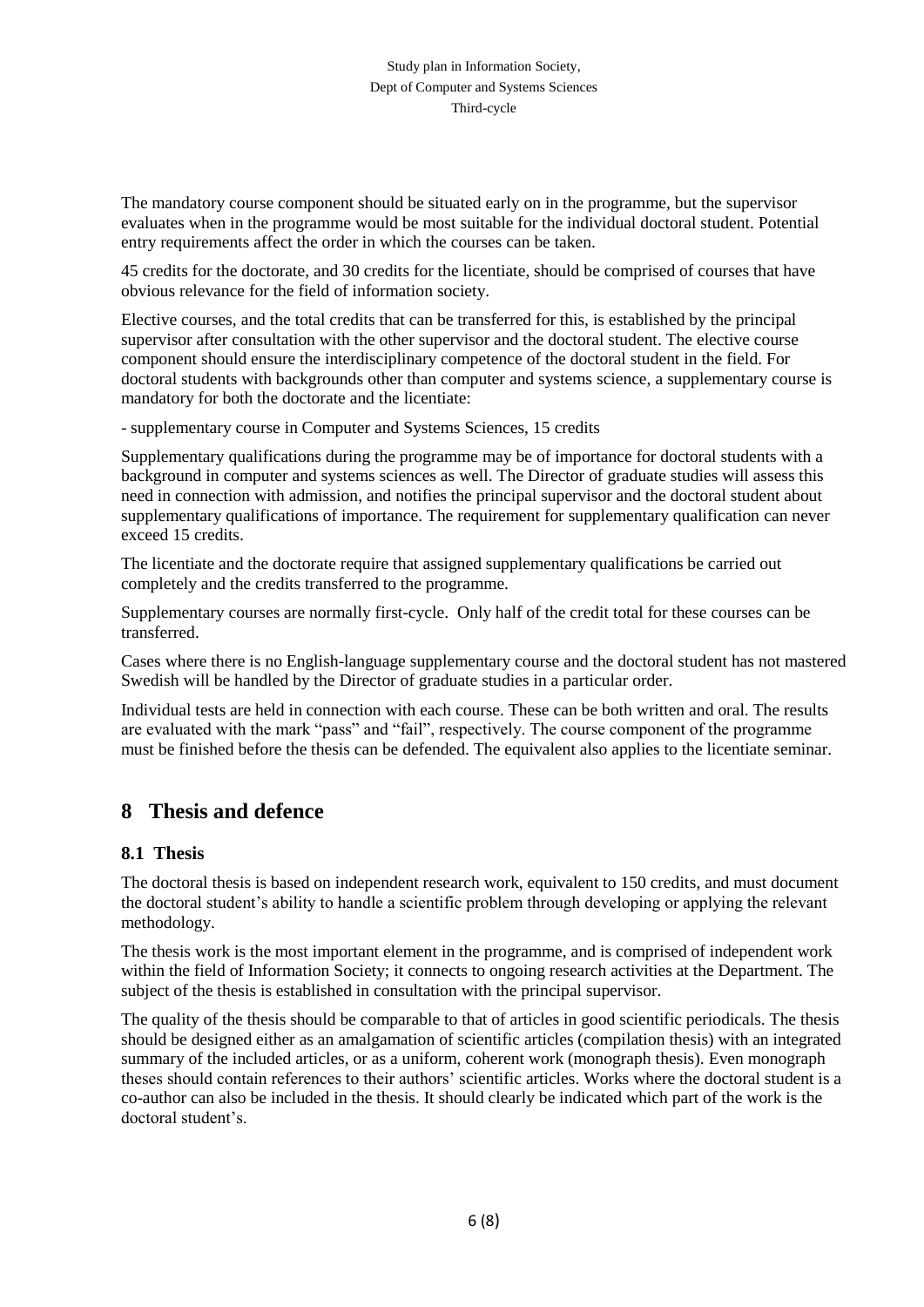Licentiate theses should demonstrate the doctoral student's ability to make use of scientific methodology and present problems and results in a precise and appropriate way. The licentiate thesis is equivalent to 60 credits.

### **8.2 Thesis defence**

The doctoral thesis must be defended in a public defence, during term-time, and evaluated by a grading committee in accordance with HEO Chap. 6, and in the form of guidelines concerning thesis defences at the Faculty of Social Sciences; see [www.samfak.su.se.](http://www.samfak.su.se/) The faculty examiner and grading committee are appointed by the Dean. One of the expressions "pass" or "fail" will be used as a grade.

### **8.3 Thesis defence**

The licentiate thesis must be reviewed in a seminar that takes place during term-time by a faculty examiner with at least doctoral qualifications who has proper knowledge of the subjects and methods that are essential to the thesis. The principal supervisor is normally the chair of the seminar, but the Department Board may appoint another teacher as chair. If there are particular reasons, the Vice-Chancellor may permit the seminar to take place at a time other than term-time, and that the scientific thesis may be made available at a time other than term-time.

The thesis must have been made available at the Stockholm University Library and the Department at least two weeks before the seminar takes place. Announcements about theses must be sent to the other institutions in the same subject in the country's universities and colleges. The grade on the thesis will be determined by a professor, or potentially by a grading committee consisting of three teachers, of whom at least one is a professor. Other teachers must have at least doctoral qualifications. The faculty examiner or grading committee are appointed by the Faculty Board. The guidelines for licentiate seminars at the Faculty of Social Sciences can be found on the Faculty's website[: www.samfak.su.se](http://www.samfak.su.se/)

One of the expressions "pass" or "fail" will be used as a grade.

# **9 The degree**

A doctorate is equivalent to 240 credits. For a doctorate, an approved result of the defence carried out (defence of a doctoral thesis of 150 credits) and passing grades on all elements included therein according to the individual study plan are required. The thesis work must relate to all degree objectives for the doctorate in the subject of Information Society. The diploma is issued by the Vice-Chancellor after notification by the Department.

The licentiate is acquired after a doctoral student has completed a programme containing 120 third-cycle credits. For a licentiate, an approved result of the licentiate seminar carried out (defence of the scientific thesis of 60 credits) and passing grades on all elements according to the individual study plan included therein are required. The thesis work must relate to all degree objectives for the licentiate in the subject of Information Society. The diploma is issued by the Vice-Chancellor after notification by the Department.

### **10 Other instructions**

For all other matters, refer to the current decision-making procedures and delegations of authority in the Faculty of Social Sciences regarding legislation at Stockholm University, as well as local provisions.

The applicable regulations on third-cycle courses and programmes are indicated in: